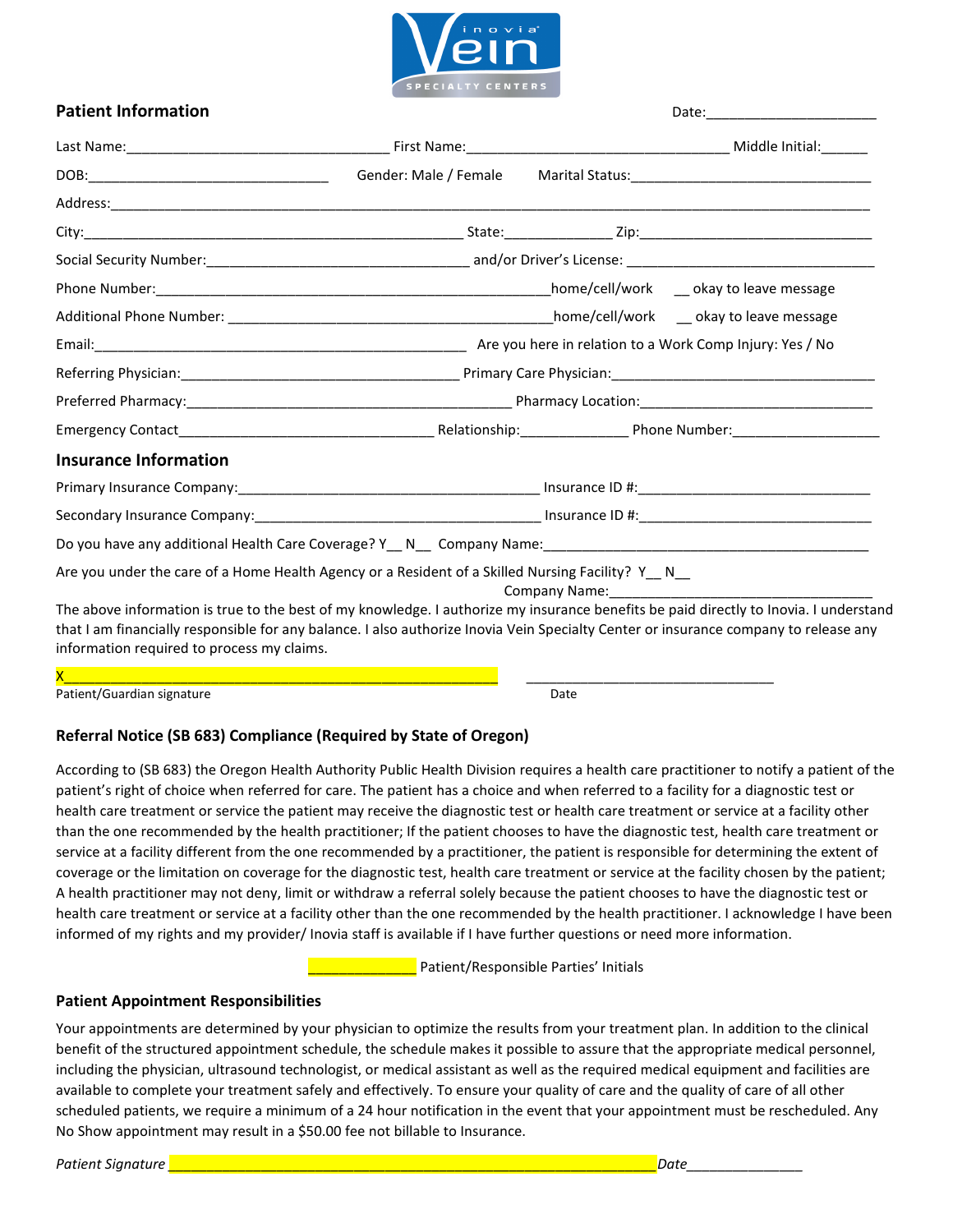

#### **Disclosure of Relevant Industry Relationships**

Inovia, LLC, care providers (Physicians and Physician Assistants) may collaborate with the pharmaceutical or medical device industries with products used in this practices industries to help develop medical breakthroughs, provide medical expertise or education. Inovia, LLC discloses the names of companies where when (i) its care providers receive \$5,000 or more per year for speaking and consulting, (ii) its care providers serve as a fiduciary, (iii) its care providers receive or have the right to receive royalties or (iv) its care providers hold any equity interest for the care provider's role as inventor, discoverer, developer, founder or consultant. In disclosing this information, Inovia, LLC tries to provide information as accurately as possible about its care provider's connections with industry that has relevant products to this practice. As of October 1, 2018, these include:

- Dr. Jones discloses he receives fees of \$5,000 or more as a paid consultant, speaker or member of an advisory committee for the following companies:
	- o Medtronic (which makes the VenaSeal and ClosureFast products used in this practice.
- Dr. Boyle discloses he receives fees of \$5,000 or more as a paid consultant, speaker or member of an advisory committee for the following companies:
	- o Medtronic (which makes the VenaSeal and ClosureFast products used in this practice.
- Dr. Gilster reports he has no relevant disclosures related to companies that make products or services related to this practice.
- Dr. Nicoloff reports he has no relevant disclosures related to companies that make products or services related to this practice.
- Trebor Struble, PA-C, reports he has no relevant disclosures related to companies that make products or services related to this practice.
- Beth Orton, PA-C, reports he has no relevant disclosures related to companies that make products or services related to this practice.

*Patient Signature \_\_\_\_\_\_\_\_\_\_\_\_\_\_\_\_\_\_\_\_\_\_\_\_\_\_\_\_\_\_\_\_\_\_\_\_\_\_\_\_\_\_\_\_\_\_\_\_\_\_\_\_\_\_\_\_\_\_\_\_\_\_\_Date\_\_\_\_\_\_\_\_\_\_\_\_\_\_\_*

#### **HIPAA- Receipt of Notice of Privacy Practices** & **Authorization for Release of Information**

I understand that Inovia Vein Specialty Centers will use and disclose health information about me. My health information may include information both created by and received by Inovia Vein Specialty Centers. This may be in the form of written or electronic records, words spoken and may include information about my health history, health status, test results, diagnoses, treatments, procedures, prescriptions and similar types of health-related information.

I also understand that I have the right to receive and review a written description of how Inovia Vein Specialty Centers will handle health information about me. This written description is known as a Notice of Privacy Practices and describes the uses and disclosures of health information made and the information practices followed by the employees, staff and other office personnel of Inovia Vein Specialty Centers and my rights regarding my health information.

I understand that the Notice of Privacy Practices may be revised from time to time and that I am entitled to receive a current version of Inovia Vein Specialty Centers Notice of Privacy Practices. I understand that a copy or summary of the most current version of Inovia Vein Specialty Centers in effect will be posted in the reception area and available on the website, if applicable.

I understand that I have the right to ask that some or all of my health information not to be used or disclosed in the manner described in the Notice of Privacy Practices and I understand that Inovia Vein Specialty Centers is not required by law to agree to such requests.

Many of our patients allow family members such as their spouse, parents or others to call and request medical or billing information. Under the requirements of HIPAA, we are not allowed to give this information to anyone without the patient's consent. If you wish to have your medical or billing information released to anyone other than yourself, you must sign this form. Signing this form will only give information to those indicated below.

I authorize Inovia Vein Specialty Center to release my medical and/or billing information to the following individual(s):

| . |  |
|---|--|
| - |  |

I understand I have the right to revoke this authorization at any time and that I have the right to inspect or copy the protected health information to be disclosed.

I understand that information disclosed to any above recipient is no longer protected by federal or state law and may be subject to disclosure by the above recipient.

You have the right to revoke this consent in writing.

By Signing below, I agree that I have reviewed and understand the information above and that I have been offered a copy of the Notice of Privacy Practices.

X\_\_\_\_\_\_\_\_\_\_\_\_\_\_\_\_\_\_\_\_\_\_\_\_\_\_\_\_\_\_\_\_\_\_\_\_\_\_\_\_\_\_\_\_\_\_\_\_\_\_\_\_\_\_\_\_ \_\_\_\_\_\_\_\_\_\_\_\_\_\_\_\_\_\_\_\_\_\_\_\_\_\_\_\_\_\_\_\_

Patient/Guardian signature **Date of Australian Structure** Date Date of Patient Australian Date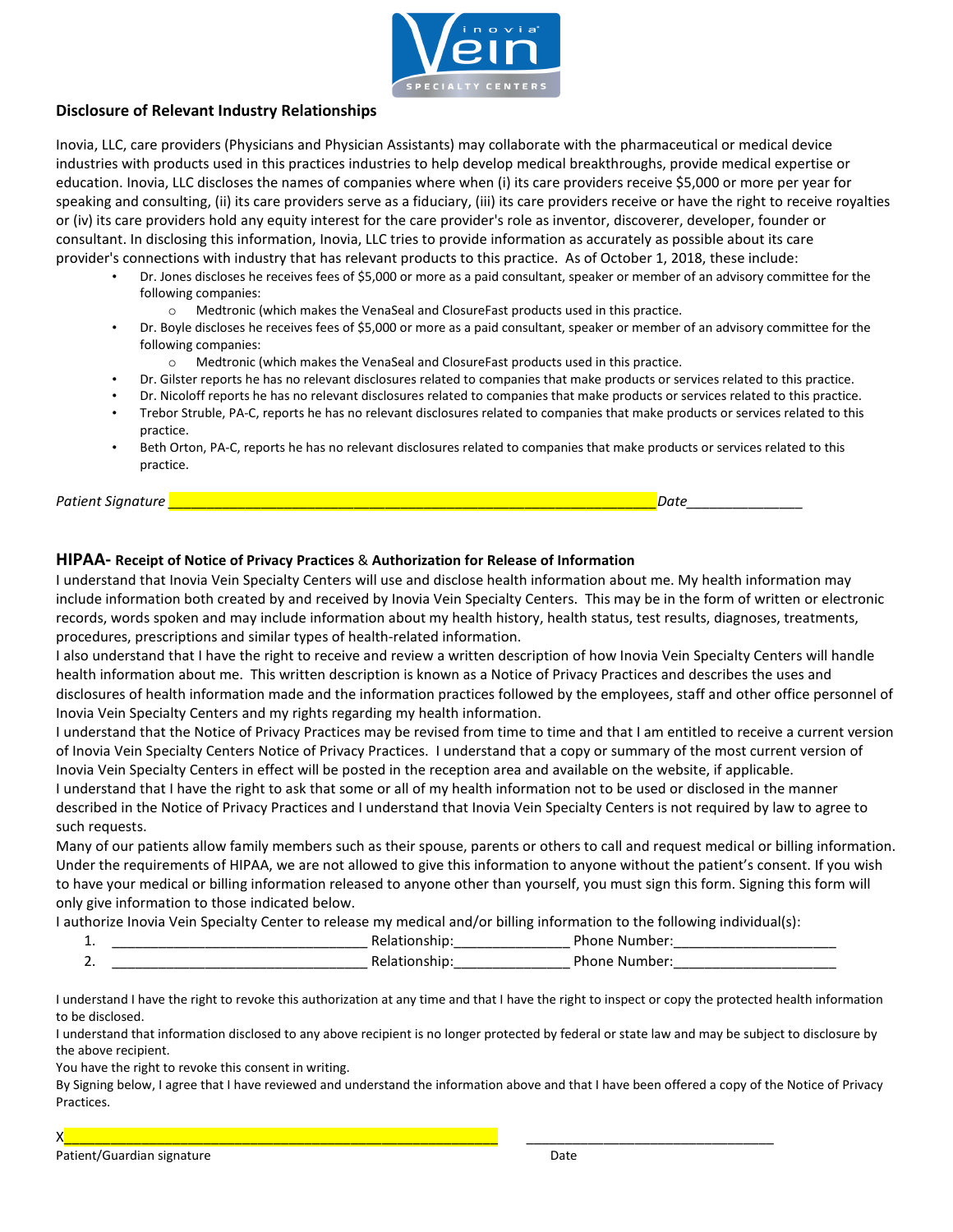

## **New Patient History**

| <b>Symptoms:</b> (Please check if yes) |   | R L           |                         | Check if you've had any of the following: |                  |
|----------------------------------------|---|---------------|-------------------------|-------------------------------------------|------------------|
| Aching / Pain in legs                  | П | $\Box$        | $\Box$ Weight Loss      | $\square$ Weakness                        | $\Box$ Night Sw  |
| <b>Heaviness</b>                       | П | $\Box$        | $\Box$ Loss of Appetite | □ Bleeding Problems                       | $\Box$ Fever     |
| Tiredness / Fatigue                    |   | $\Box$ $\Box$ | $\Box$ Chest Pain       | □ Shortness of Breath                     | $\sqcap$ Chills  |
| Itching / Burning / Warmth             | П | $\Box$        |                         |                                           |                  |
| Leg cramping                           | п | $\Box$        | <b>Allergies:</b>       |                                           | <b>Reaction:</b> |
| Leg restlessness                       | П | $\Box$        |                         |                                           |                  |
| Throbbing                              | П | $\Box$        |                         |                                           |                  |
| Swelling                               |   | П             |                         |                                           |                  |

| Do your symptoms interfere with your sleep?                             | $\Box$ Yes $\Box$ No |                              |  |
|-------------------------------------------------------------------------|----------------------|------------------------------|--|
| Do your symptoms keep you from doing anything?                          | $\Box$ Yes $\Box$ No |                              |  |
| Are your symptoms worse later in the day?                               | $\Box$ Yes $\Box$ No |                              |  |
| Are your symptoms worse with or after activity?                         | $\Box$ Yes $\Box$ No |                              |  |
| Do you / have you ever worn compression stockings? $\Box$ Yes $\Box$ No |                      |                              |  |
| Leg Pain on a scale of 1-10<br>$\Box$ R $\Box$ L                        |                      | <b>Past Medical History:</b> |  |

### **Regarding your health:** \_\_\_\_\_\_\_\_\_\_\_\_\_\_\_\_\_\_\_\_\_\_\_\_\_\_\_\_\_\_\_\_\_\_\_\_\_\_\_\_\_\_\_\_\_\_

| Are you Diabetic?         |                                   | $\Box$ Type $\Box$ $\Box$ Type II |                      |  |
|---------------------------|-----------------------------------|-----------------------------------|----------------------|--|
|                           | Do you drink alcohol? (Frequency) |                                   | $\Box$ Yes $\Box$ No |  |
| Are you a current smoker? |                                   |                                   | $\Box$ Yes $\Box$ No |  |
| Height ft                 | inches                            | Weight                            | lbs                  |  |

#### **Symptoms: (***Please check if yes)* **R L Check if you've had any of the following:**

| Aching / Pain in legs | $\Box$ $\Box$ | $\Box$ Weight Loss | $\square$ Weakness                                            | □ Night Sweats |
|-----------------------|---------------|--------------------|---------------------------------------------------------------|----------------|
| <b>Heaviness</b>      | $\Box$        |                    | $\Box$ Loss of Appetite $\Box$ Bleeding Problems $\Box$ Fever |                |
| Tiredness / Fatigue   | $\Box$ $\Box$ | □ Chest Pain       | □ Shortness of Breath □ Chills                                |                |

# Leg restlessness □ □ \_\_\_\_\_\_\_\_\_\_\_\_\_\_\_\_\_\_\_\_\_\_\_\_\_\_\_\_\_\_/\_\_\_\_\_\_\_\_\_\_\_\_\_\_\_\_ Throbbing □ □ \_\_\_\_\_\_\_\_\_\_\_\_\_\_\_\_\_\_\_\_\_\_\_\_\_\_\_/\_\_\_\_\_\_\_\_\_\_\_\_\_\_\_

# **Regarding your symptoms: Major surgery / hospitalizations**: **Year**:

| ________________         |  |
|--------------------------|--|
| ________________<br>____ |  |
| _______________________  |  |
|                          |  |

\_\_\_\_\_\_\_\_\_\_\_\_\_\_\_\_\_\_\_\_\_\_\_\_\_\_\_\_\_\_\_\_\_\_\_\_\_\_\_\_\_\_\_\_\_\_

 $\overline{\phantom{a}}$  ,  $\overline{\phantom{a}}$  ,  $\overline{\phantom{a}}$  ,  $\overline{\phantom{a}}$  ,  $\overline{\phantom{a}}$  ,  $\overline{\phantom{a}}$  ,  $\overline{\phantom{a}}$  ,  $\overline{\phantom{a}}$  ,  $\overline{\phantom{a}}$  ,  $\overline{\phantom{a}}$  ,  $\overline{\phantom{a}}$  ,  $\overline{\phantom{a}}$  ,  $\overline{\phantom{a}}$  ,  $\overline{\phantom{a}}$  ,  $\overline{\phantom{a}}$  ,  $\overline{\phantom{a}}$  $\overline{\phantom{a}}$  , and the set of the set of the set of the set of the set of the set of the set of the set of the set of the set of the set of the set of the set of the set of the set of the set of the set of the set of the s

 $\frac{1}{2}$  ,  $\frac{1}{2}$  ,  $\frac{1}{2}$  ,  $\frac{1}{2}$  ,  $\frac{1}{2}$  ,  $\frac{1}{2}$  ,  $\frac{1}{2}$  ,  $\frac{1}{2}$  ,  $\frac{1}{2}$  ,  $\frac{1}{2}$  ,  $\frac{1}{2}$  ,  $\frac{1}{2}$  ,  $\frac{1}{2}$  ,  $\frac{1}{2}$  ,  $\frac{1}{2}$  ,  $\frac{1}{2}$  ,  $\frac{1}{2}$  ,  $\frac{1}{2}$  ,  $\frac{1$ 

#### **Past Medical History:**

**Current Medications:** *Include prescription drugs, Over-the-Counter drugs, vitamins, minerals, herbals, dietary (nutritional) supplements* □ None □ See list of medications provided

| # | <b>Medication Name</b> | <b>Dose</b> | Frequency | Reason |
|---|------------------------|-------------|-----------|--------|
| л |                        |             |           |        |
|   |                        |             |           |        |
| 3 |                        |             |           |        |
| 4 |                        |             |           |        |
| э |                        |             |           |        |
| o |                        |             |           |        |

#### **Please check if you have, or have had, any of the following:**

| $\Box$ A prior evaluation for your veins: ________ (yr)                       | $\Box$ A family history of vein disease        |  |
|-------------------------------------------------------------------------------|------------------------------------------------|--|
| $\Box$ Previous vein surgery or laser treatments: ________(yr) _____ R ____ L | $\Box$ A family history of leg ulceration      |  |
| $\Box$ Previous vein injections: _________(yr) ____ R ___ L                   | $\Box$ A family history of blood clots         |  |
| $\Box$ Bleeding from a vein: ________ (yr) ___ R ___ L                        | $\Box$ A family history of a clotting disorder |  |
| $\Box$ A leg ulceration: _________ (yr) _____ R ____ L                        |                                                |  |
| $\Box$ Superficial thrombophlebitis or an inflammation of a vein: $(yr)$ R L  | (Location)                                     |  |
|                                                                               | (Location)                                     |  |
| $\Box$ Any type of clotting disorder:                                         | (Diagnosis)                                    |  |
| $\Box$ Migraines with aura                                                    |                                                |  |
| □ Diagnosed with a PFO (patent foramen ovale)                                 |                                                |  |

□ Peripheral Arterial Disease (PAD)

□ Leg trauma / surgery